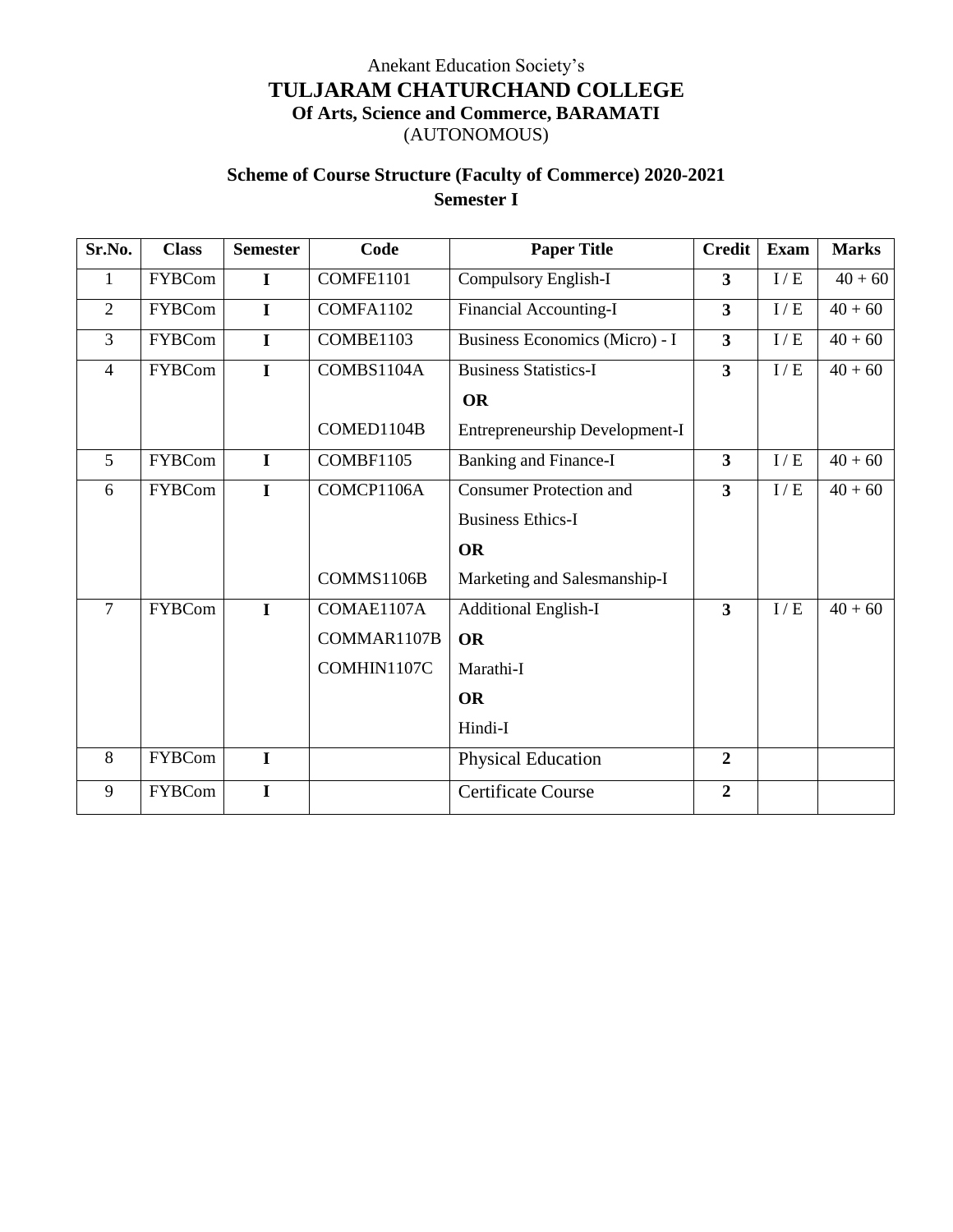## Anekant Education Society's **TULJARAM CHATURCHAND COLLEGE Of Arts, Science and Commerce, BARAMATI** (AUTONOMOUS)

### **Scheme of Course Structure (Faculty of Commerce) 2020-2021**

### **1** FYBCom **II** COMFE1201 Compulsory English-II **3**  $\vert$  I/E  $\vert$  40 + 60 **2** FYBCom **II** COMFA1202 Financial Accounting-II **3**  $\vert$  I/E  $\vert$  40 + 60 **3** FYBCom **II** COMBE1203 Business Economics (Micro) – II **3** I  $I/E$  40 + 60 **4** FYBCom **II** COMBS1204A COMED1204B Business Statistics-II **OR** Entrepreneurship Development-I I **3**  $I/E = 40 + 60$ **5** FYBCom **II** COMBF1205 Banking and Finance-II **3** I / E 40 + 60 **6** FYBCom **II** COMCP1206A COMMS1206B Consumer Protection and Business Ethics-II **OR** Marketing & Salesmanship-II **3** I/E  $40+60$ **7** FYBCom **II** COMAE1207A COMMAR1207B COMHIN1207C Additional English-II **OR** Marathi-II **OR** Hindi-II **3** I/E  $40 + 60$ **8** FYBCom **II** Physical Education **2 9** FYBCom **II** Certificate Course **2**

### **Semester II**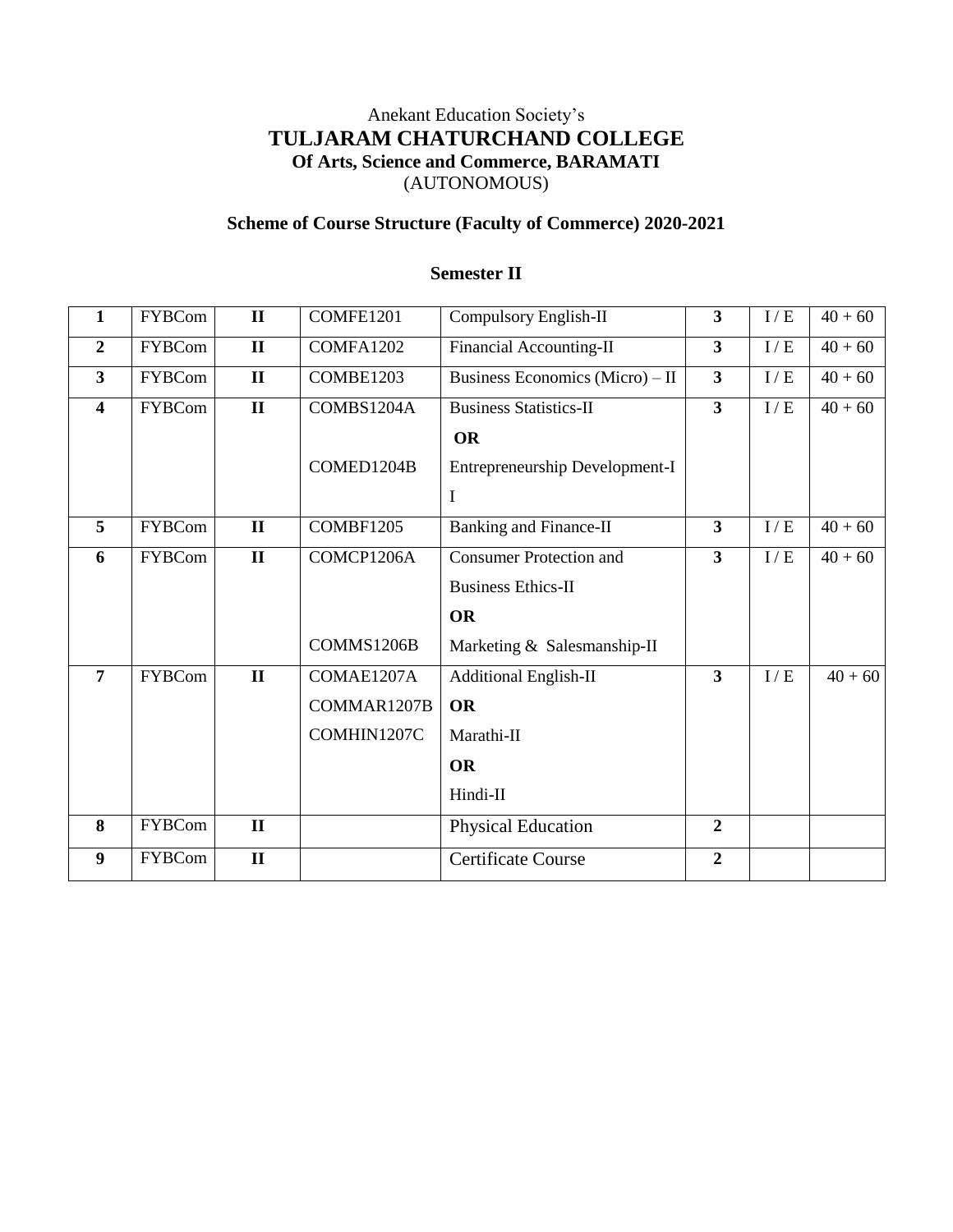## **SYLLABUS (CBCS) FOR F.Y.B.Com (Semester I) (w. e. from June, 2019)**

| <b>Class</b>      | $: F.Y. B. Com. (Semester-I)$ |                                        |
|-------------------|-------------------------------|----------------------------------------|
| <b>Paper Code</b> | : COMCE1101                   |                                        |
| <b>Paper</b>      |                               | Title of Paper: Compulsory English - I |
| <b>Credit</b>     | : 3 credits                   | No. of lectures: 48                    |

## **A) Learning Objectives:**

a) To offer students good pieces of prose and poetry so that they realize the beauty and communicative power of English

b) To introduce them to native cultural experiences and situations so that they understand the importance and utility of English Language

c) To develop linguistic competence and communicative skills among the students

d) To develop oral and written communicative skills among the students so that their employability enhances and becomes the medium of their livelihood and personality.

## **B) Learning Outcomes:**

### **TOPICS/CONTENTS:**

| <b>Prose</b>                                              | (20L) |
|-----------------------------------------------------------|-------|
| Unit 1: The Power of Prayer-A.P.J. Abdul Kalam.           |       |
| Unit 2: A Talk on Advertising-Herman Wouk                 |       |
| Unit 3: The Gold Frame-R.K. Laxman                        |       |
| Unit 4: The Lottery Ticket - Anton Chekov                 |       |
| Unit 5: The Last Leaf- O. Henry The Bear Hunt-Leo Tolstoy |       |
| <b>Poetry</b>                                             | (08L) |
| Unit 6: Money Madness-D.H. Lawrence                       |       |
| Unit 7: Bright Star- John Keats                           |       |
| <b>Language and Soft-Skills</b>                           | (20L) |
| Unit 8: Meeting and Greeting People and Dialogues         |       |
| Unit 9: Group Discussion and Interview Skills             |       |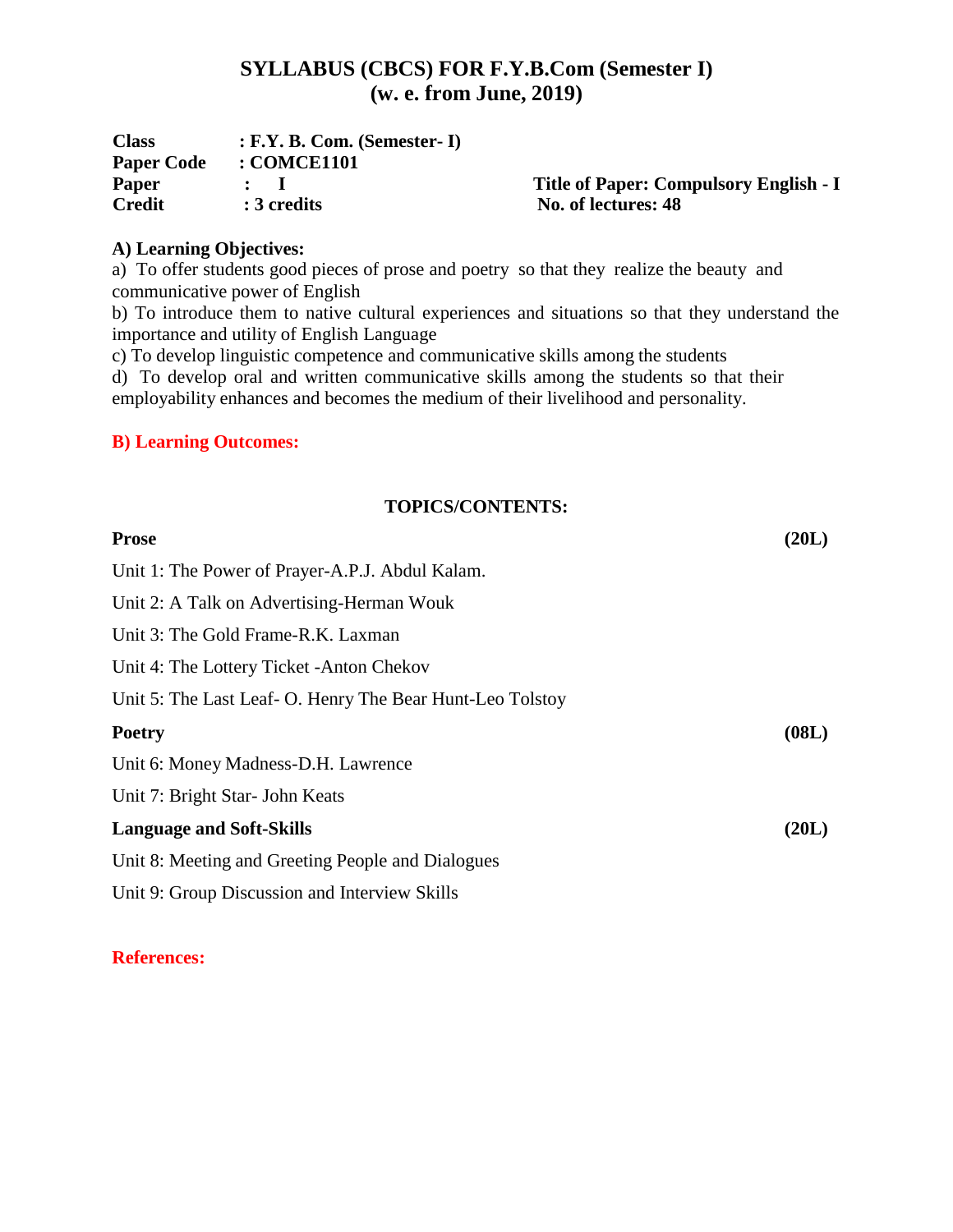| <b>Class</b>      | $: F.Y. B. Com. (Semester-I)$         |
|-------------------|---------------------------------------|
| <b>Paper Code</b> | : COMFA1102                           |
| Paper             | $\mathbf{r}$ is a set of $\mathbf{r}$ |
| <b>Credit</b>     | : 3 Credits                           |

### **Paper : I Title of Paper: Financial Accounting - I Credit : 3 Credits No. of lectures: 48**

### **A) Learning Objectives:**

- 1. To impart the knowledge of concepts of amalgamation and Conversion of firm.
- 2. To instill the knowledge about accounting procedures, methods and techniques.
- 3. To acquaint them with practical approach to accounts writing by using software package.

### **B) Learning Outcome**

The course structure of this paper would equip the students to get in-depth knowledge of financial accounting along with its practical application thereby giving an opportunity to gain easy access to this competitive business world.

### **TOPICS/CONTENTS**

## **Unit 1: Amalgamation of Partnership Firms: (12L)**

Meaning and Introduction, Objectives, Methods of Accounting

### **Unit 2: Conversion of a partnership firm into a limited company: (12L)**

Meaning and introduction, objectives, effects, methods of calculation of purchase consideration (Net Asset and Net Payment method), accounting procedure in the books of the firm and balance sheet of new company

### **Unit 3: Computerized Accounting Environment: (10L)**

Meaning and Introduction, Applications of Computerised accounting System- its Advantages and Disadvantages, Difference between Manual Accounting And Computerised Accounting .Various Accounting Software used in recent era

### **Unit 3: Tally Accounting Software: (14L)**

Introduction to TALLY Accounting software, Features of Tally Accounting Software, Company Creation , Company Features (F-11)-[Accounting, Inventory & Statutory], Types of Group [Creation, Alteration and deletions], Ledger [Creation, Alteration and Deletions], Types of Vouchers [Contra, Payment, Receipt, Purchase, Sales, Journal, Debit Note& Credit Note], Recording various Business transactions & Generation of Reports.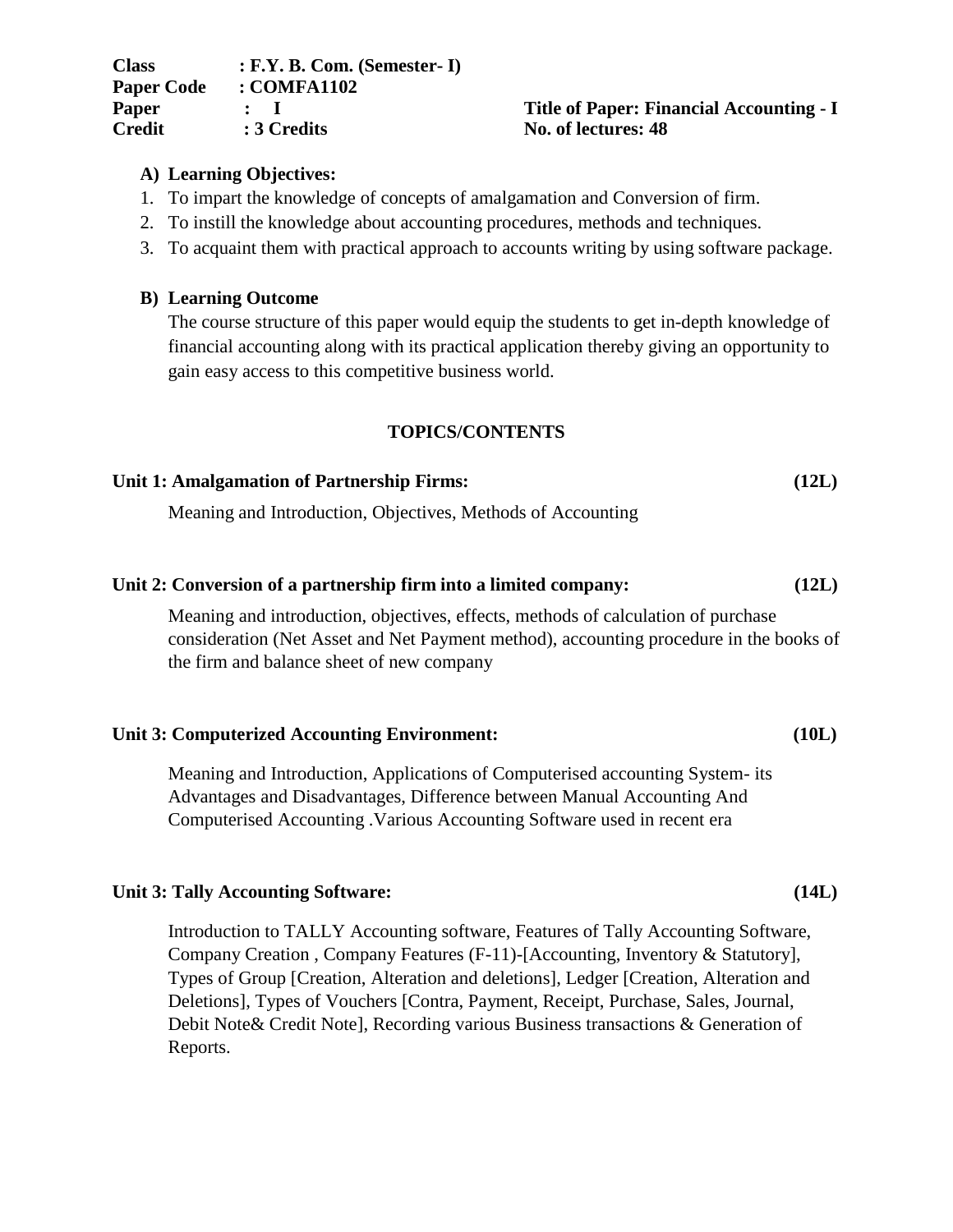- 1. M. C. Shukla, T. S. Grewal and S. C. Gupta, "Advanced Accounting", S Chand & Co., New Delhi
- 2. S. N. Maheshwari, "Advanced Accounting", Vikas Publishing House, New Delhi
- 3. R. L. Gupta, "Advanced Accounting", Sultan Chand & Co., New Delhi
- 4. The CA Journal of The ICAI
- 5. P. C. Tulsian, "Financial Accounting", Tata McGraw-Hill Publishing Co. Ltd. New Delhi
- 6. A. Mukharji & M. Hanif, "Financial Accounting", Tata McGraw-Hill Publishing Co. Ltd. New Delhi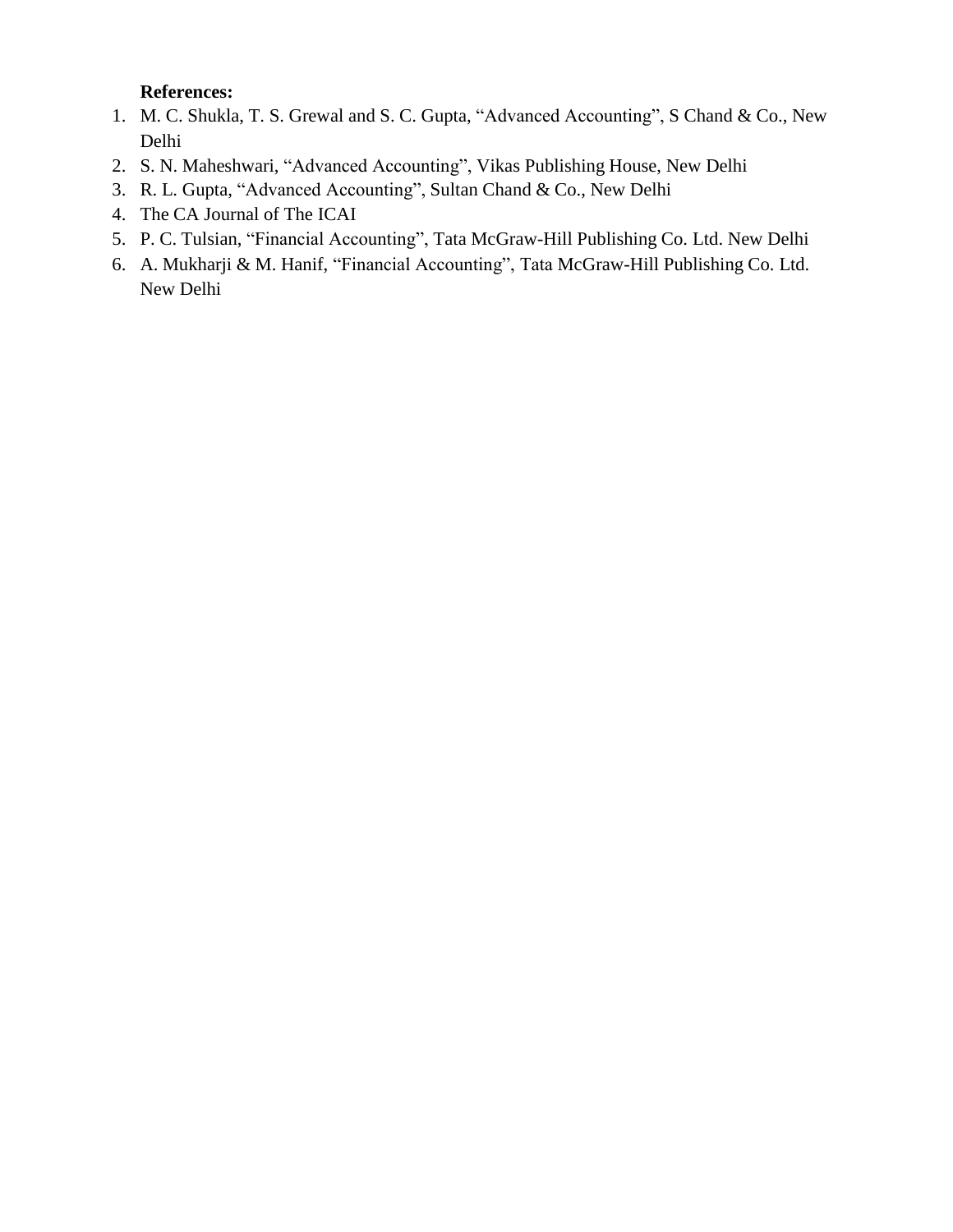| <b>Class</b>      | $: F.Y. B. Com. (Semester-I)$ |                                                |
|-------------------|-------------------------------|------------------------------------------------|
| <b>Paper Code</b> | : COMBF1103                   |                                                |
| <b>Paper</b>      |                               | Title of Paper: Business Economics (Micro) - I |
| <b>Credit</b>     | : 3 credits                   | No. of lectures: 48                            |

### **A) Learning Objectives:**

- 1. To stimulate the student interest by showing the relevance and use of various economic concepts such as demand estimation/ forecasting and other related to business
- 2. To apply economic reasoning to problems of business.

### **B) Learning Outcome:**

The main outcome of this course is to expose Students of Commerce to basic Micro Economic concepts and inculcate an analytical Approach to the subject matter.

### **TOPICS/CONTENTS**

### **Unit 1: Introduction. (10L)**

- 1.1 Meaning, Nature, Scope, importance and limitations of Business Economics- (Micro)
- 1.2 Difference between Micro and Macro Economics.
- 1.3 Tools for Analysis
	- a. Functional Relationships
	- b. Schedules
	- c. Graphs
	- d. Equations
- 1.4 Goals of firms
- **a)** Economic Goals of Firms
	- i. Profit Maximization
	- ii. Shareholders Wealth Maximization
	- iii. Management Reward Maximization
	- iv. Growth of the firm
	- v. Sales maximization
	- vi. Long run survival
- **b)** Non-Economic goals
	- i. Political power, Prestige
	- ii. Social responsibility and welfare
	- iii. Goodwill of employees

### **Unit 2: Demand Analysis (16L)**

- 2.1 Demand- Concept, Types, The law of demand and determinants of demand
- 2.2 Elasticity of Demand- Concept, Types and its measurements
- 2.3 Consumer Behavior
	- a. Utility- Meaning, Concept, Features and The law of diminishing Marginal Utility
	- b. Indifference Curve Analysis: Concept ,Characteristics and Consumer Equilibrium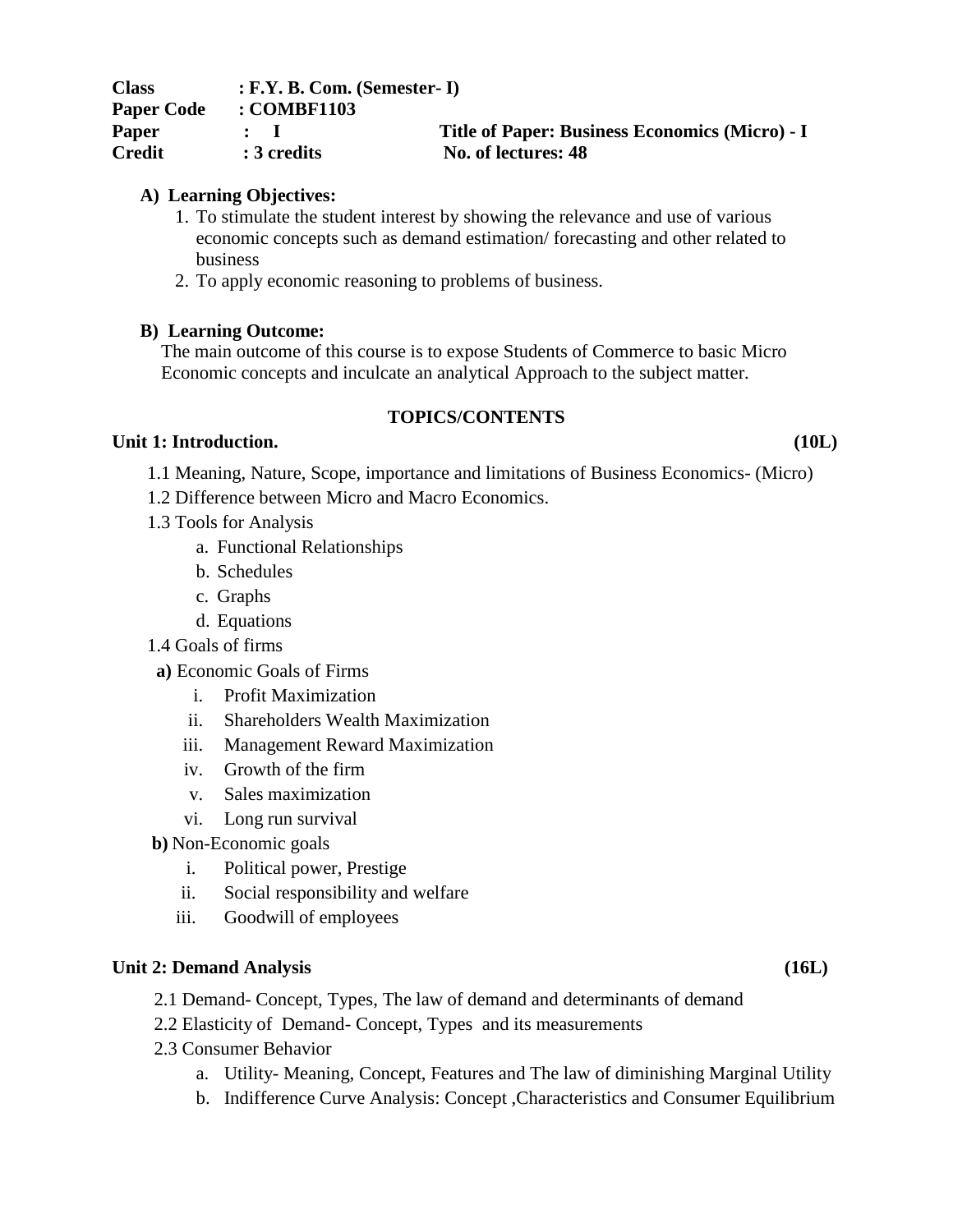- 2.4 Demand Estimation and Forecasting
	- a) Meaning and objectives of Demand Forecasting
	- b) Methods of Demand Forecasting:
- 2.5 Descriptive Analysis of
- a) Direct Methods:
	- 1. Consumer Survey
	- 2. Expert opinion
	- 3. Simulating market situation
	- 4. Controlled Market Experiments
- b) Indirect Methods
	- 1. Simple correlation
	- 2. Trend Projections

### **Unit 3: Production and Cost Analysis (16L)**

- 3.1 Production Function Meaning
- 3.2 Law of Variable Proportions The Three Stages
- 3.3 Law of Returns to Scale The Three Stages
- 3.5 Economies and Diseconomies of Scale Internal and External
- 3.5 Cost Analysis:
	- a) Types of Costs:
		- a. Total cost
		- b. Average Cost
		- c. Marginal Cost
		- d. Opportunity cost
		- e. Economic Cost
		- f. Accounting Cost
		- g. Behavior of Cost Curves:
		- h. In the Short Run
		- i. In the Long Run

- 1. Sarma K. V. S. (2001) Statistics made it simple: Do it yourself on PC. Prentce Hall of India, New Delhi.
- 2. Gupta and Kapoor : Fundamentals of Applied Statistics, Sultan Chand and Sons, New Delhi.
- 3. B. L. Agarwal : Programmed Statistics, New Age International Publishers, New Delhi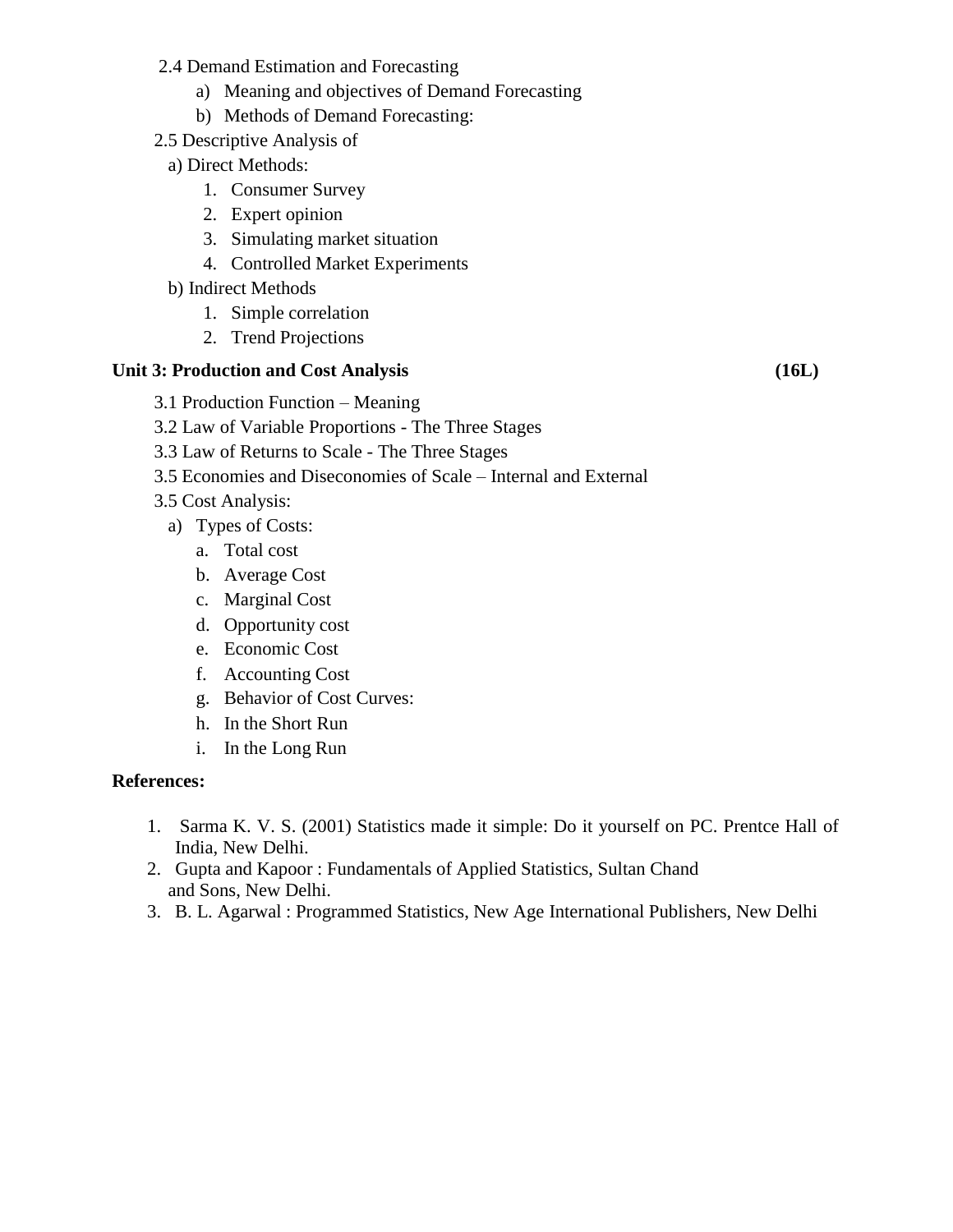| <b>Class</b>      | $: F.Y. B. Com. (Semester-I)$ |
|-------------------|-------------------------------|
| <b>Paper Code</b> | : COMBS1104A                  |
| <b>Paper</b>      | $\cdot$ T                     |
| <b>Credit</b>     | : 3 credits                   |

### **Paper : I Title of Paper: Business Statistics -I No.** of lectures: 36

### **A) Learning Objectives:**

- 1. To understand concept of population and sample.
- 2. To compute various measures of central tendency, dispersion, skewness and kurtosis.
- 3. To understand concept of shares and to calculate dividend.

### **B) Learning Outcome:**

The main outcome of this course is to acquaint students with initial description of the data as part of a more extensive statistical analysis by using some elementary statistical methods.

### **TOPICS/CONTENTS:**

### **Unit 1: Shares and Dividends [4L]**

Concept of Shares, Stock exchange, Face Value, Market Value, Dividend, Equality Shares, Preferential Shares, Bonus Shares, Examples

### **Unit 2: Matrices and Determinants (up to order 3 only) [12L]**

Multivariable data, Definition of a Matrix, Types of Matrices, Algebra of Matrices, Determinants, Adjoint of a Matrix, Inverse of a Matrix via adjoint Matrix, Homogeneous System of Linear equations, Condition for Consistency of homogeneous system, Solution of Non-homogeneous System of Linear equations (not more than three variables). Problems.

### **Unit 3:Population and Sample [4L]**

Definition of Statistics, Scope of Statistics in Economics, Management Science and industry. Concept of population and sample with illustration. Method of sampling – SRSWR, SRSWOR, Stratified, Systematic, (Description of sampling procedures only).

### **Unit 4: Measures of Central Tendency [10L]**

Frequency distribution: Raw data, attributes and variables, Classification of data, frequency distribution, cumulative frequency distribution, Histogram & ogive curves. Mean median and mode for ungrouped and grouped data.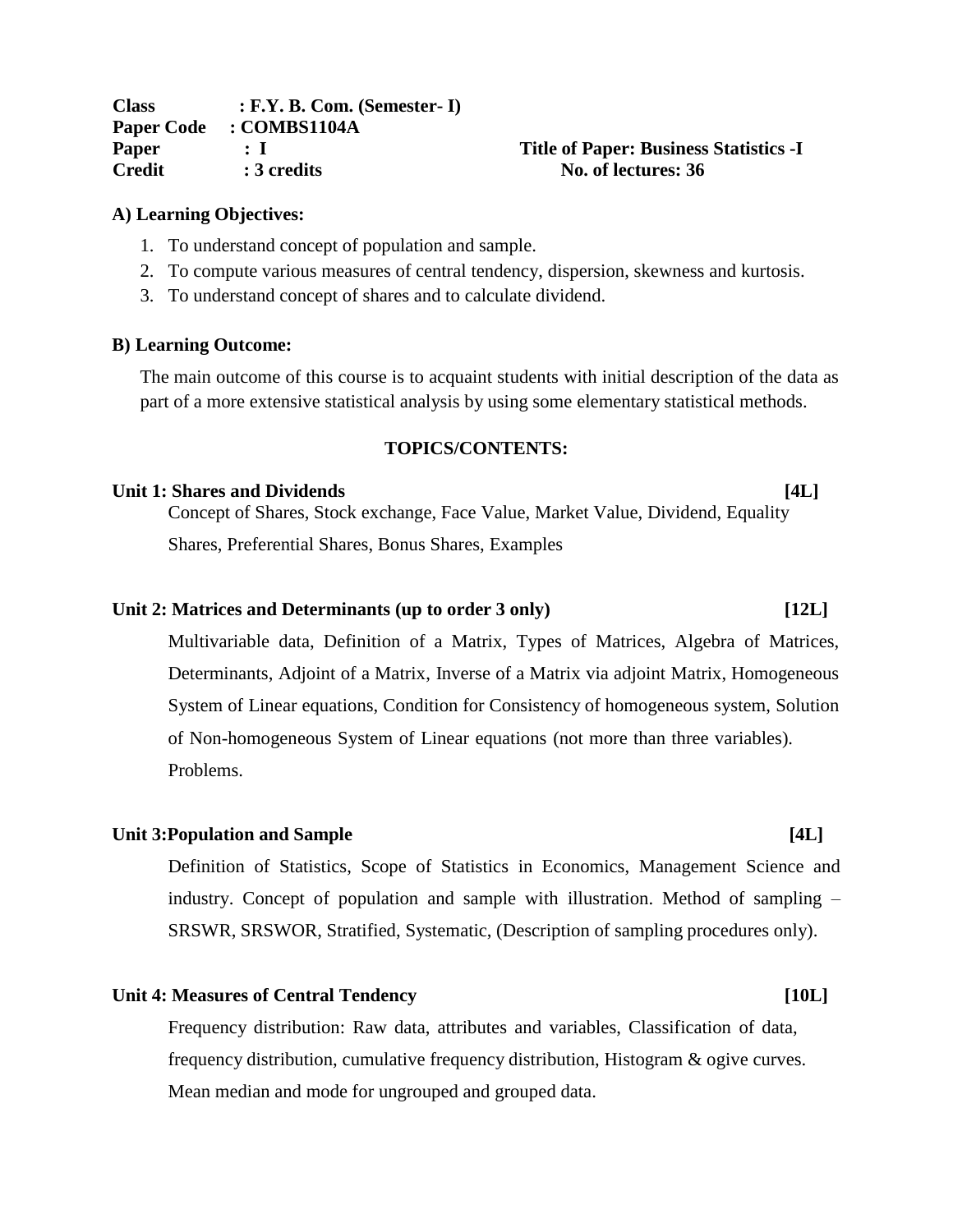Geometric mean: definition, merits and demerits. Harmonic mean: definition, merits and demerits. Choice of A.M., G.M. and H.M. Examples and problems.

### **Unit 5: Measures of Dispersion [6L]**

Concept of dispersion, Measures of dispersion: Range, Variance, Standard deviation (SD) for grouped and ungrouped data, combined SD Measures of relative dispersion: Coefficient of range, coefficient of variation.

- 1. Sheldon M. Ross: An Elementary Introduction to Mathematical Finance
- 2. Gupta S. C. and Kapoor V. K.: Fundamentals of Mathematical Statistic, Sultan Chand and Sons, 23, Daryaganj, New Delhi 110002.
- 3. Gupta S. P.: Statistical Methods, Sultan Chand and Sons, 23, Daryaganj, New Delhi 110002.
- 4. Mukhopadhya Parimal (1999): Applied Statistics, New Central Book Agency, Pvt. Ltd. Calcutta. 11.
- 5. Goon A. M., Gupta, M. K. and Dasgupta, B. (1986): Fundamentals of Statistics, Vol. 2, World Press, Calcutta.
- 6. Gupta S. C. and Kapoor V. K. (1987): Fundamentals of Applied Statistics, S. Chand and Sons, New Delhi.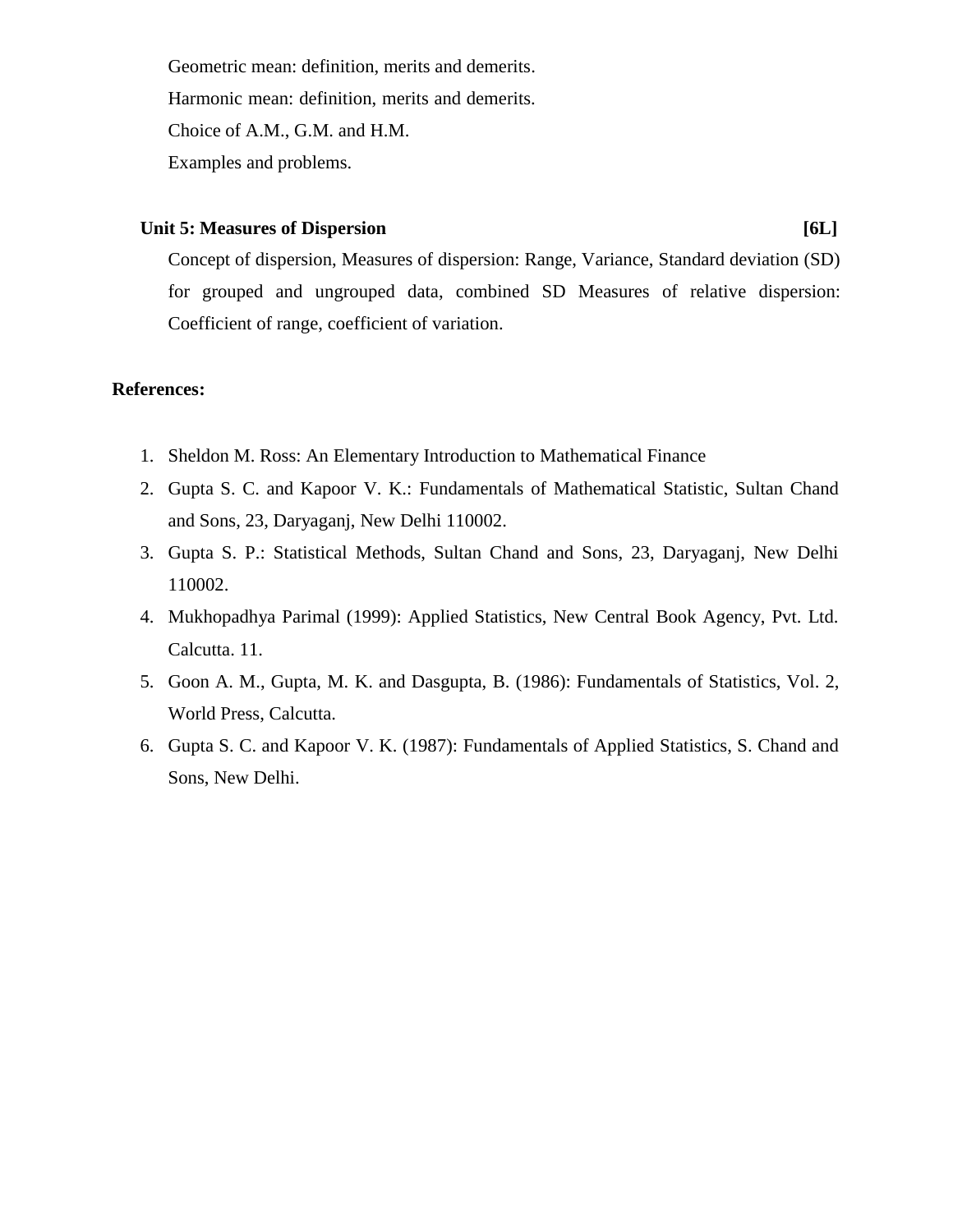| <b>Class</b>      | $: F.Y. B. Com. (Semester-I)$ |                                                  |
|-------------------|-------------------------------|--------------------------------------------------|
| <b>Paper Code</b> | : COMED1104B                  |                                                  |
| <b>Paper</b>      |                               | Title of Paper: Entrepreneurship Development - I |
| <b>Credit</b>     | : 3 credits                   | No. of lectures: 48                              |

### A) **Learning Objectives** –

- 1. To Understand entrepreneurship concept thoroughly
- 2. To make the students aware about the Business Environment.
- 3. To create entrepreneurial awareness among students.

### **B) Learning Outcomes-**

This course will offer the fundamentals of starting and operating business. It will provide special opportunities for women entrepreneurs. The students can understand the traits and qualities of entrepreneurs.

### **TOPICS/CONTENTS**

### **Unit 1: Business- (12L)**

Meaning, characteristics, Types of businesses. Entrepreneur- Definition, Concept, Characteristics. Functions of entrepreneurs in economic development. Entrepreneurial traits, types, qualities and functions of entrepreneurs. Difference between Entrepreneur & Entrepreneurship.

### **Unit 2: Need & Importance of Entrepreneurship- (12L)**

Need & Importance of Entrepreneurship--Unemployment- Poverty-Regional imbalance-Social injustice-Inflation-Parallel Economy-Lack of Technical knowledge and information

### **Unit 3: Factors affecting Entrepreneurship Development- (12L)**

Factors affecting Entrepreneurship Development- Internal factors, External factors, Social factors, Economical factors, Political factors, Cultural factors, Psychological factor, Technological factors, Educational and International factors

### **Unit 4: Factors affecting Entrepreneurship Development- (12L)**

Entrepreneurial Development Theories- Psychological Model- Shumpeter's Innovative Theory, McClelland's Need for Achievement Theory, Social Model- Max Webber's Theory of Social Change, Frank W. Young's Theory of Group Level Partners, Economic Model-Papanek & Harris's Economic Theory, Risk Bearing Theory of Knight.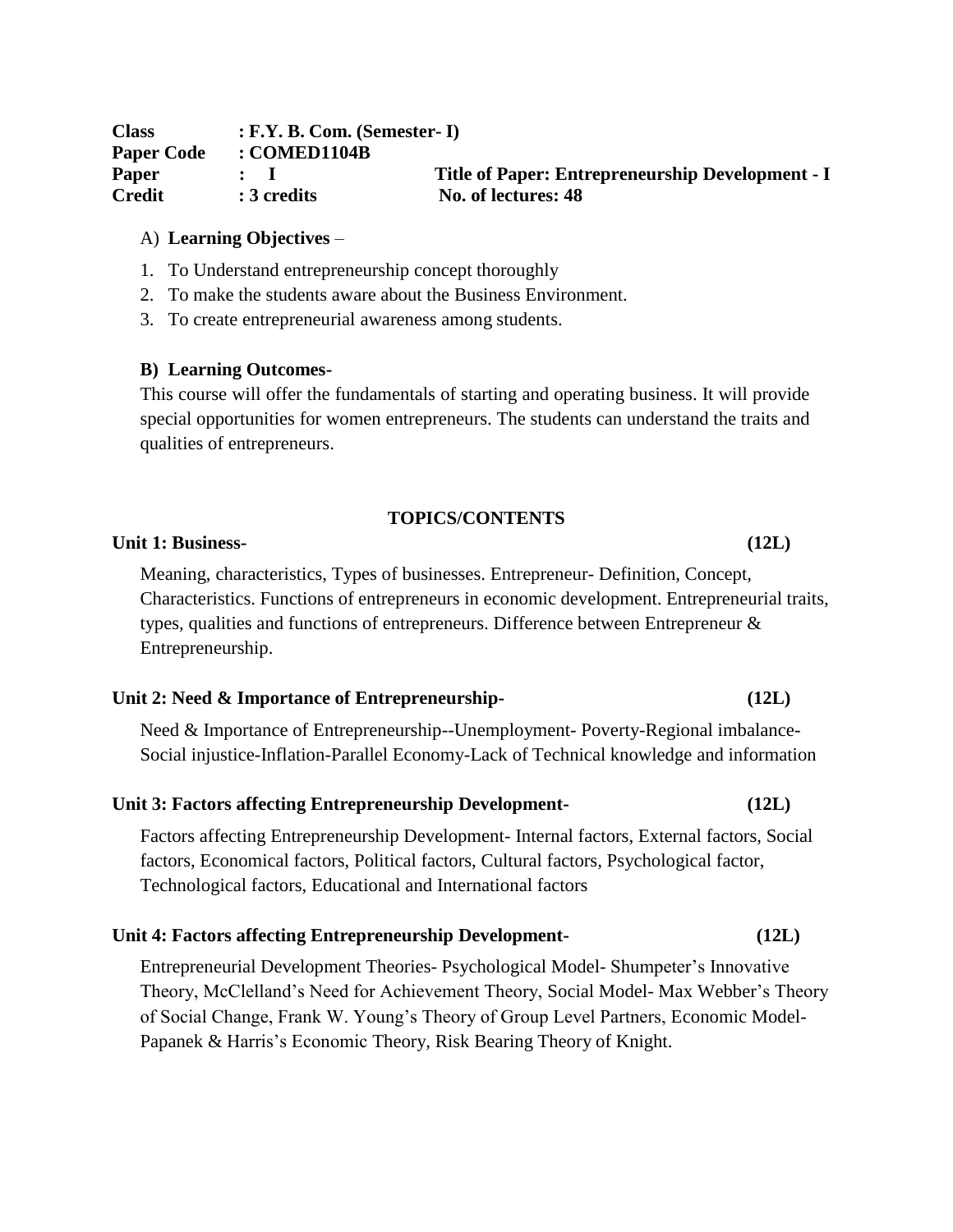- 1. Dynamics of Entrepreneurship Development and Management Desai Vasant Himalaya Publishing house
- 2. Crusade Shirke B. G. AmeyaPrakashan
- 3. Entrepreneurship Rober D Histrith Tata McGraw Hill Publishing House
- 4. Entrepreneurial Development Khanka S. Chand
- 5. Entrepreneurial Development Gupta, Shrinivasan S Chand
- 6. Essentials of Business Enviornment- K. Aswathappa- Himalaya Publishing House
- 7. The Journal of Entrepreneurship EDI Ahmedabad
- 8. Government of Maharashtra website.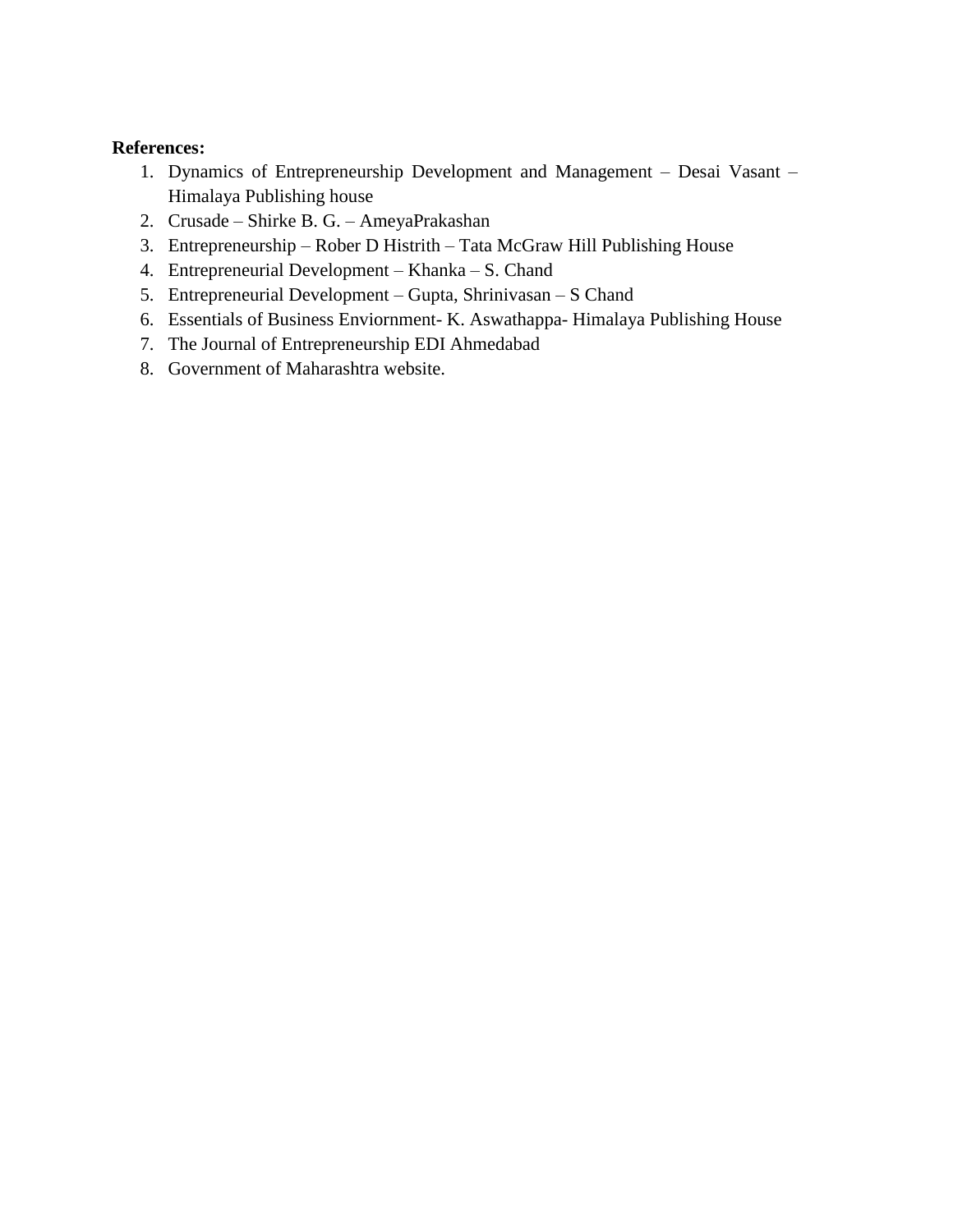| <b>Class</b>      | $: F.Y. B. Com. (Semester-I)$ |
|-------------------|-------------------------------|
| <b>Paper Code</b> | : COMBF1105                   |
| Paper             | $\cdot$ 1                     |
| <b>Credit</b>     | : 3 credits                   |

### **Paper : I Title of Paper: Banking and Finance-I No.** of lectures:  $48$

### **A) Learning Objectives:**

- 1. Acquainting the students with the Fundamental Principals of Banking.
- 2. Making give thorough about the basic operations of banks.
- 3. Giving firsthand experience to students about the latest trends in banking.
- 4. Preparing the foundation of understanding about the most important trends in Indian Banking System.

### **B) Learning Outcome:**

The main outcome of the syllabus would be the understanding of basic banking operations and principles of banking.

### **TOPICS/CONTENTS**

| Unit 1: Evolution of Banking In India                                                             | (10L) |
|---------------------------------------------------------------------------------------------------|-------|
| 1.1 Origin of Banking<br>1.2 Evolution of Banking in British Period (Till 1947)                   |       |
| 1.3 Evolution of Banking After Independence (1947-2018)<br>1.4 Structure of Indian Banking System |       |
| <b>Unit 2: Fundamental Operations of Banks</b>                                                    | (16L) |
| 2.1 Functions of Banks-Primary and Secondary                                                      |       |
| 2.2 Types of Account Holders                                                                      |       |
| 2.3 Opening and Operating of Banking Accounts                                                     |       |
| 2.4 Transfer and Closure of Accounts                                                              |       |
| Unit 3: Principles of lending, Credit Creation and Balance sheet of a Bank                        | (16L) |
| 3.1 Principles of Lending                                                                         |       |
| 3.2 Multiple Credit Creation-Principles, Process and Limitations                                  |       |
| 3.3 Balance sheet of a Commercial Bank                                                            |       |
| <b>Unit 4: Methods of Remittances</b>                                                             | (06L) |
| 4.1 Traditional Instruments-Drafts, Cheques and Truncation                                        |       |
| 4.2 Modern Methods-RTGS, NEFT, Payment Gateway, IMPS, UPI                                         |       |
|                                                                                                   |       |

4.3 International Remittances- SWIFT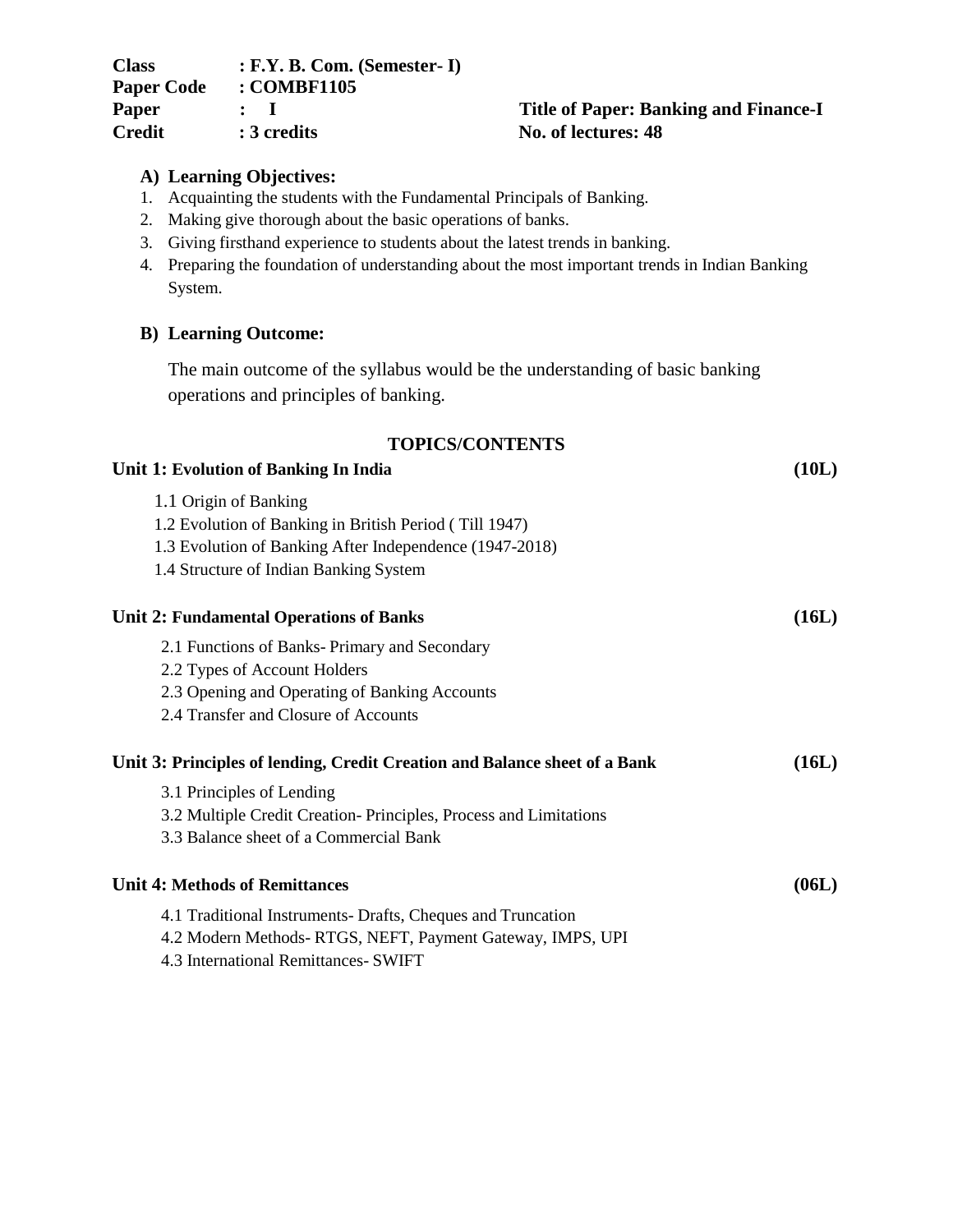- 1 Indian Financial System, Bharati Pathak, Pearson<br>2 Indian Banking, S Natrajan, Dr. R. Parameswaran,
- **2** Indian Banking, S Natrajan, Dr. R. Parameswaran, S. Chand
- **3** Know Your Banking, Indian Institute of Banking and Finance<br> **4** World Bank, www.worldbank.org
- **4** [www.rbi.org](http://www.rbi.org/)
- [www.worldbank.org](http://www.worldbank.org/)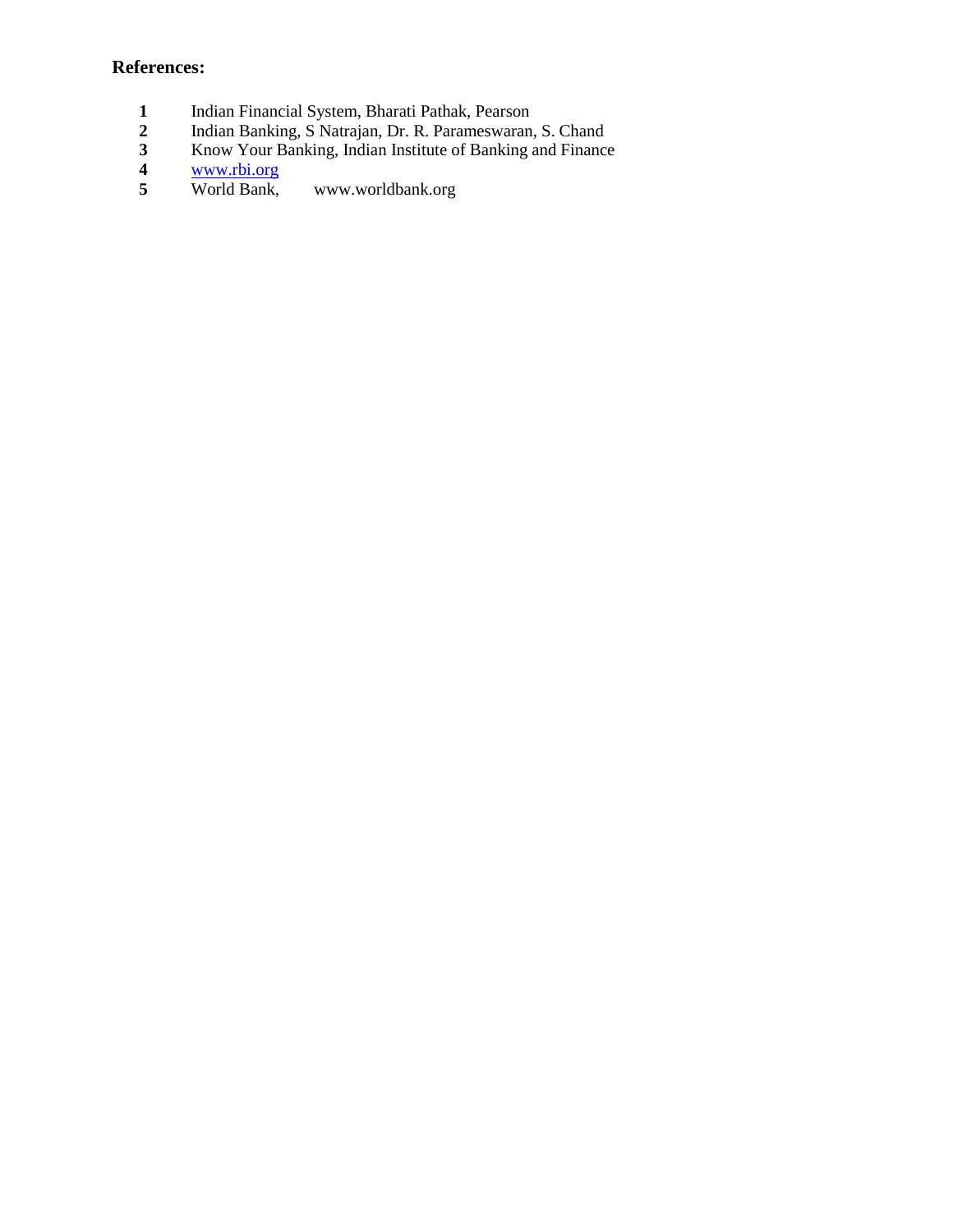**Class : F.Y. B. Com. (Semester- I) Paper Code : COMCP1106A Paper : I Title of Paper: Consumer Protection and Business Ethics-I Credit : 3 credits No. of lectures: 48**

## **A) Learning Objectives:**

- 1. To acquaint the students with consumer and consumer movement.
- 2. To make the students aware about consumer rights, duties and mechanism for resolving their disputes.
- 3. To make students aware about role of united nations and consumers' associations in protection of consumers.
- 4. To make the students aware about laws relating to consumers.
- 5. To acquaint the students with role of Business Ethics in various functional areas.

## **B) Learning Outcomes:**

This will help the students to make them aware about the concept of consumerism and rights of consumer. It would also enable the students about various laws related to consumer protection in India.

## **TOPICS/CONTENTS**

### **Unit 1: Consumer and Consumerism: (18L)**

- 1. 1 Consumer: Concept, Meaning, Definition and Features
- 1. 2 Problems of consumers: Rural and urban, Its Nature and Types
- 1. 3 Consumerism Meaning, objectives, Benefits-Consumerism in India
- 1. 4 Rights, Duties and Responsibilities of Consumers.
- 1. 5 Consumer Movement-Meaning-Definition-Importance, Scope and Features
- 1. 6 Development of Consumer Movement in India- Problems and Prospects.

### **Unit 2: Voluntary Consumer Organizations (VCO) and Consumer Protection: (06L)**

- 2. 1 VCO: Origin, Importance, Functions and Limitations
- 2. 2 Challenges before VCOs
- 2. 3 Role of Voluntary Consumer Organization in Consumer Protection in the area of marketing & Advertisements.
- 2. 4 Consumer Education-Meaning-Definition-Objectives

### **Unit 3: United Nations organizations Guidelines for Consumer Protection: (06L)**

- 3. 1 United Nations organization and Consumer Protection- working, objectives and principles
- 3. 2 United Nations Guidelines for Consumer protection, 1985. 3.2.1. Objectives.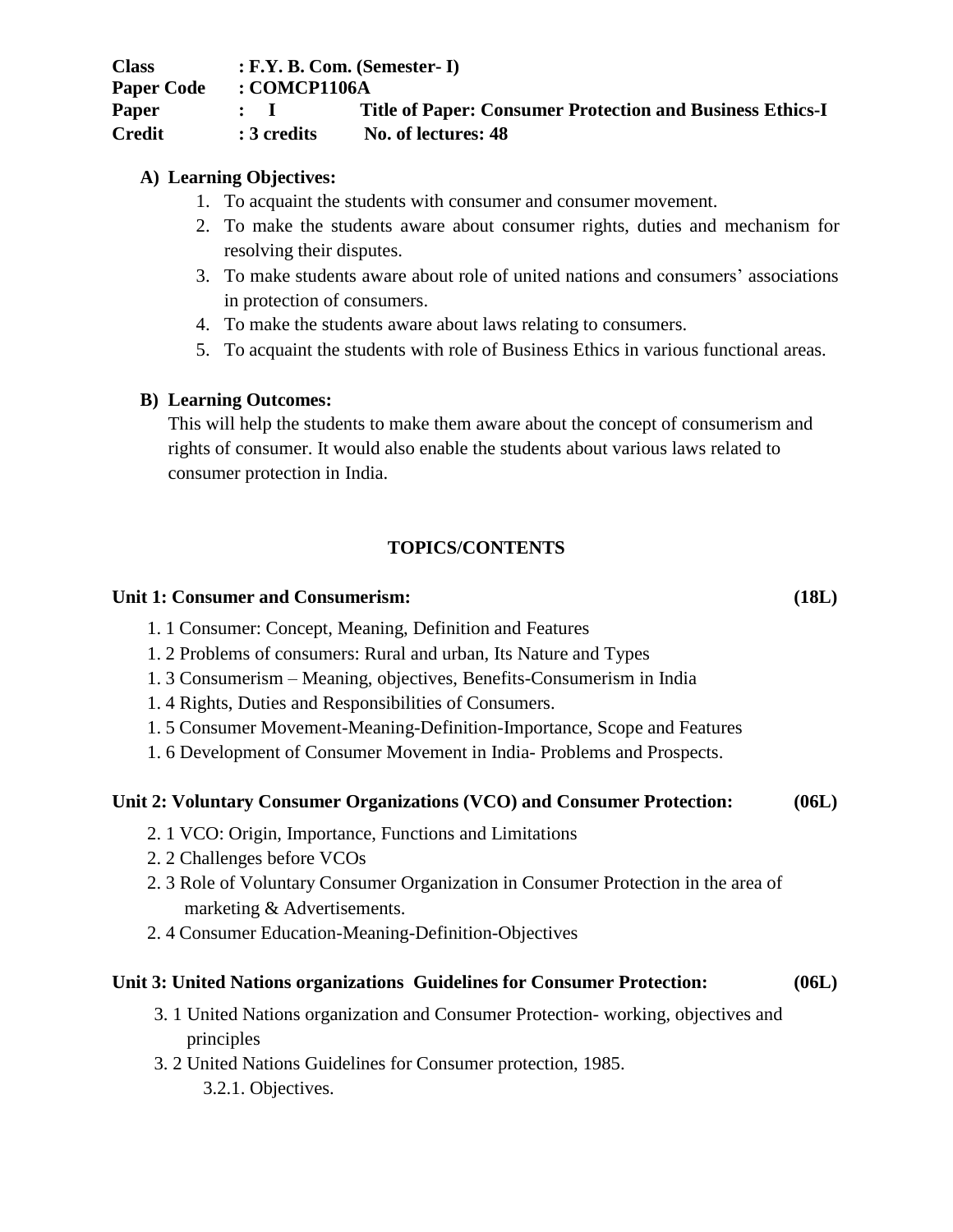3.2.2. General principles.

- 3.2.3. Guidelines
- a) Physical Safety
- b) Promotion and protection of consumers' economic interests
- c) Standards for the safety and quality of consumer goods and services

## **Unit 4: Consumer Protection Act, 1986: (18L)**

- 4. 1 Background Need-Scope and Features
- 4. 2 Definitions- Consumer-Goods-Services- Complaints, Complainant- Defect in Goods-Deficiency in Services, Unfair Trade Practices, Restricted Trade Practices.
- 4.3 Consumer Protection Councils-Composition-Working-and Objectives of: a) District Consumer Protection Council b) State Consumer Protection Council c) National Consumer Protection Council
- 4.4Mechanism for Redressal-Composition and working of Consumer Disputes Redressal Agencies:
	- a) District Consumer Disputes Redressal Forum
	- b) State Consumer Disputes Redressal Commission
	- c) National Consumer Disputes Redressal Commission
- 4. 5. Procedure of filing complaints

## **References:**

1. Law of Consumer Protection in India- P.K. Majumdar (2011), Orient Publishing Co. New Delhi.

2. Practical Guide to Consumer Protection Law, Anup K. Kaushal (2006), Universal Law Publishing Co, New Delhi.

3. Consumer Protection Laws, Prof. RakeshKhanna, (2005) Central Law Agency, Alahabad.

4. Business Ethics and Corporate Governance, S.K. Bhatia 92005),

5. Consumer Protection Law, Dr. S. R. Myneni,(2010), Asia Law House, Hyderabad. 6. Law of Consumer Protection, Dr. Gurbax Singh, Bharat Law Publication, Jaipur.

6. Goods and Service Tax Act- Singhania, Taxman Publication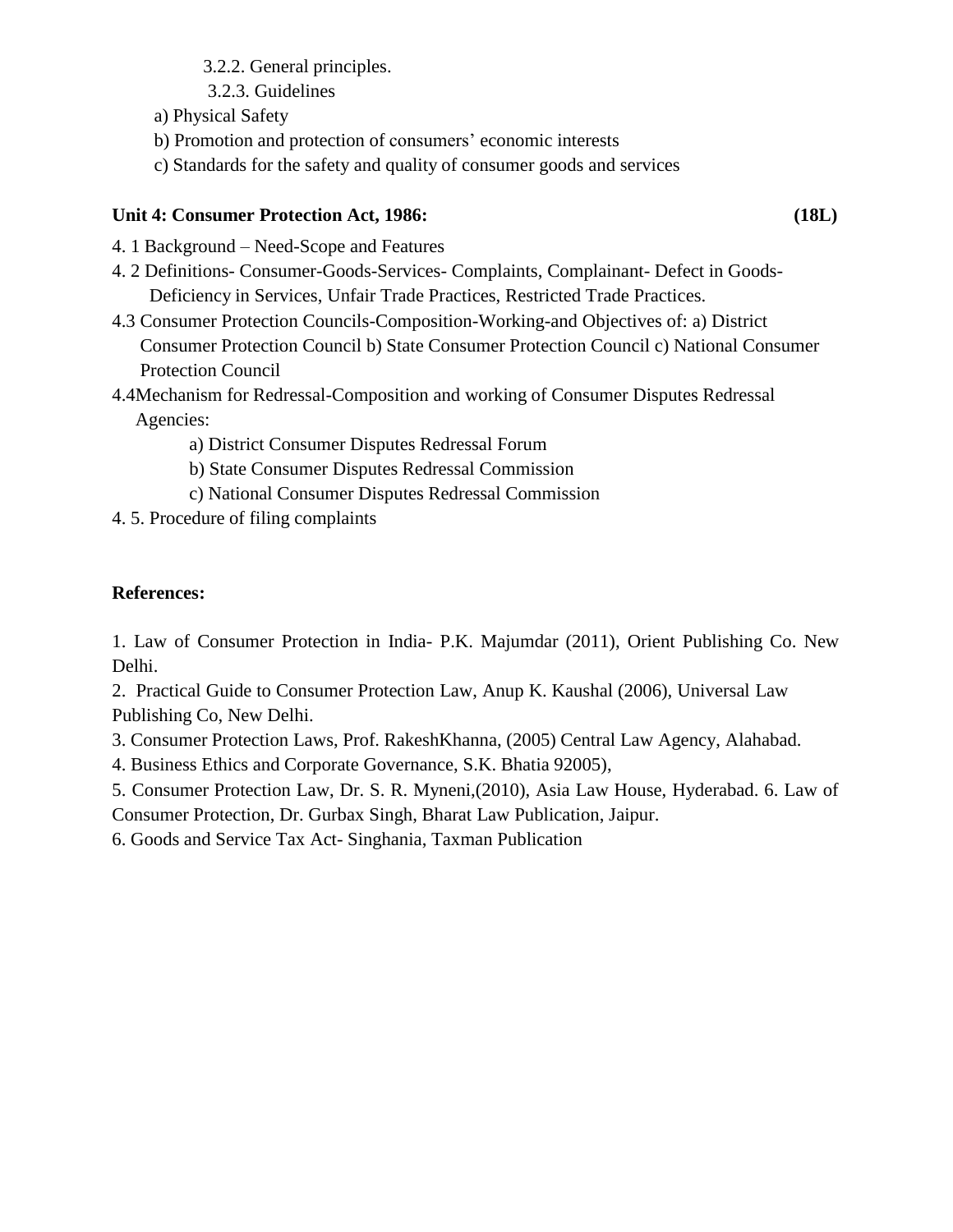| <b>Class</b>      | $: F.Y. B. Com. (Semester-I)$ |
|-------------------|-------------------------------|
| <b>Paper Code</b> | : COMMS1106B                  |
| <b>Paper</b>      | $\mathbf{r}$ $\mathbf{r}$     |
| <b>Credit</b>     | : 3 credits                   |

### **A) Learning Objectives:**

- 1. To create awareness about market and marketing.
- 2. To establish link between commerce / Business and Marketing
- 3. To understand the basic concept of marketing
- 4. To understand marketing philosophy and generating ideas for marketing research.

**No.** of lectures:  $48$ 

- 5. To know the relevance of marketing in modern competitive world.
- 6. To develop an analytical ability to plan for various marketing strategy.

### **B) Learning Outcomes:**

This will help the students to get in depth knowledge of marketing and salesmanship and its application in today's world. It would also enable the students to acquaint the recent trends in the field of marketing.

### **TOPICS/CONTENTS**

### **Unit 1: Basics of Marketing: (12L)**

- 1.1) Market Marketing Introduction, Meaning, Definition, Scope, Types and Significance.
- 1.2) Marketing Management Introduction, Meaning, Definition, Scope, and Significance.
- 1.3) Functions of Marketing Basic Functions, Functions of Exchanges and Subsidiary Functions.
- 1.4) Marketing Mix Introduction, Meaning, Definition, Scope and Significance

### **Unit 2: Marketing Environment & Research (12L)**

- 2.1) Introduction, Definition and Nature
- 2.2) Factors Constituting Marketing Environment
- 2.3) Impact of Marketing Environment on Marketing Decisions
- 2.4*)*Marketing Research- Steps, scope, area and Process

### **Unit 3: Buyer Behavior and Market Segmentation (12L)**

- 3.1) Introduction, Meaning, Definition, Scope and Significance of Buyer Behavior
- 3.2) Determinants of Buyer Behavior, Stages of Buyer Behavior, Buying Process
- 3.3) Introduction, Meaning, Importance of Market Segmentation.
- 3.4) Bases for Segmentation

**Paper : I Title of Paper: Marketing & Salesmanship-I**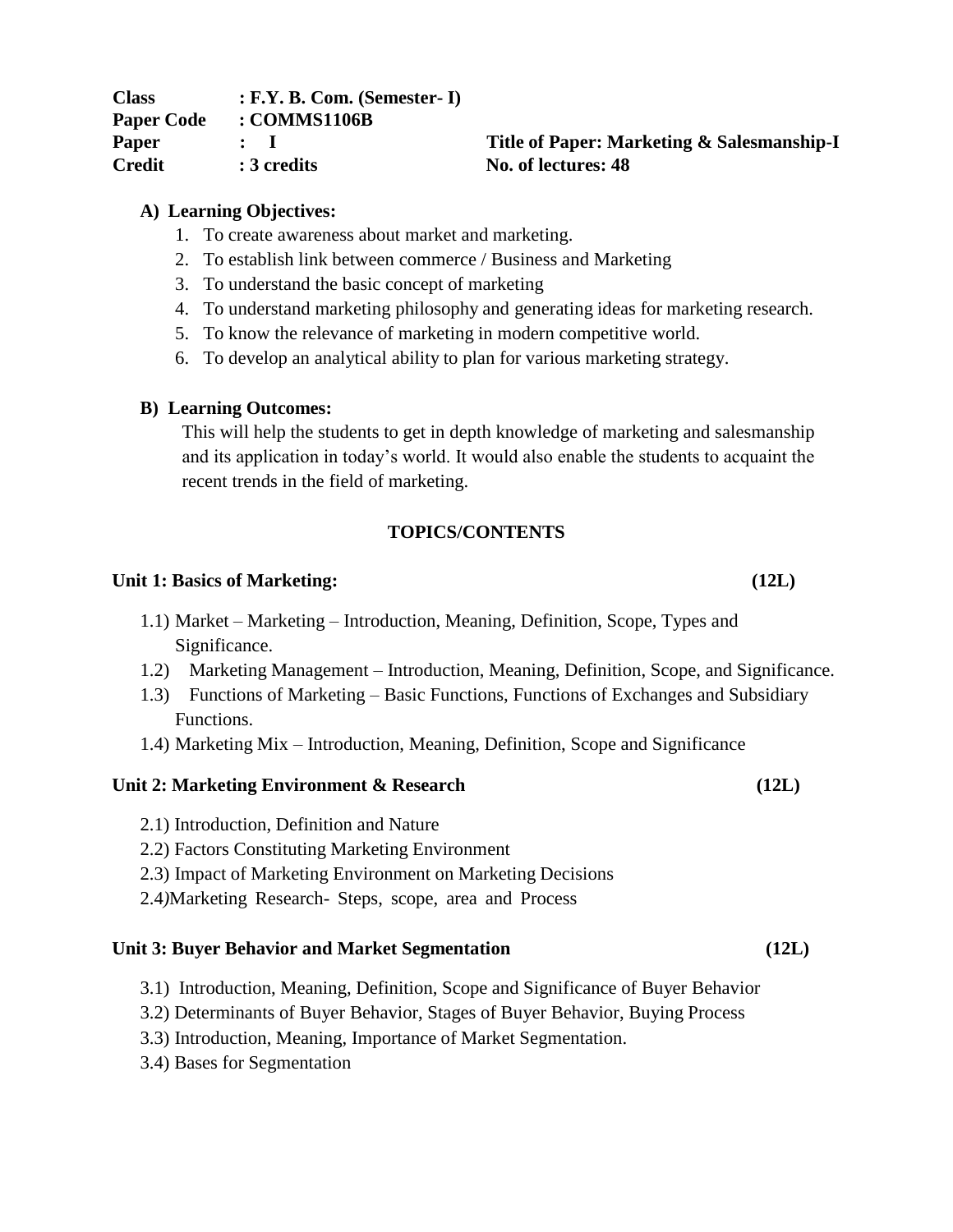### **Unit 4: Product and Pricing Decision (12L)**

- 4.1) Concept of Product Product Classification
- 4.2) Factors Considered for Product Management Role of Product Manager
- 4.3) Factors Affecting Pricing Decisions
- 4.4) Pricing & Product, Product Life Cycle Pricing Methods

- 1 Marketing Management, Macmillan Publication, V.S.Ramaswamy S.Namakumari
- 2 Principals of Marketing, Prentice- Hall of India Pvt.Ltd., Philip Kotler Gary Aramstrong
- 3 Rural Marketing, Dorling Kindersley (India), Pvt.Ltd.Pearson, PradeepKashyap
- 4 Marketing Management, Himalaya Publishing House, Dr.K.Karuna Karan
- 5 Marketing in India, Vikas Publishing House, S. Neelamegham
- 6 Basics of Marketing Management, S. Chand ,Dr.R.B.Rudani
- 7 Services Marketing. Himalaya Publishing House. V. Venugopal Raghu V.N.
- 8 Marketing management, Sherlekar
- 9 Marketing management, Kalyani publishing company New delhi, Sontakke C. N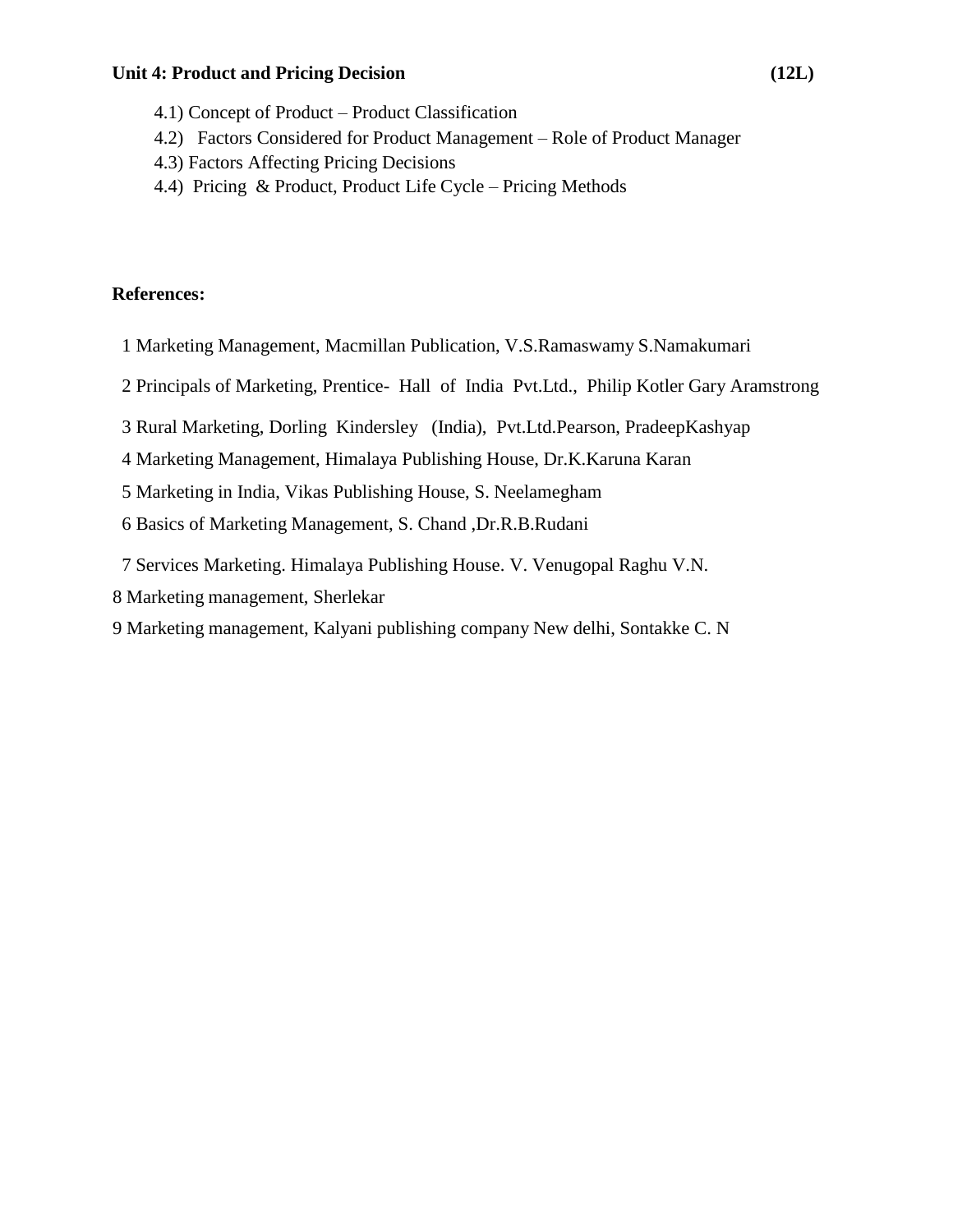| <b>Class</b>      | $: F.Y. B. Com. (Semester-I)$ |
|-------------------|-------------------------------|
| <b>Paper Code</b> | : COMAE1107A                  |
| Paper             |                               |
| <b>Credit</b>     | : 3 credits                   |

## **Paper : I Title of Paper: Additional English-I No.** of lectures:  $48$

## **A) Learning Objectives:**

a) To expose students to a good blend of old and new literary extracts having various themes those are entertaining, enlightening and informative so that they realize the beauty and communicative power of English.

b) To make students aware of the cultural values and the major problems in the world today

c) To develop literary sensibilities and communicative abilities among the students

## **B) Learning Outcomes:**

## **TOPICS/CONTENTS**

| Unit-1:                                                      | (9 L)  |
|--------------------------------------------------------------|--------|
| 1) The Social Cost of Economic Globalization - Vandana Shiva |        |
| 2) The World is too much with us - William Wordsworth        |        |
| Unit-2:                                                      | (9 L)  |
| 1) The Fun they had $-$ Isaac Asimov                         |        |
| 2) The Fortune-Teller - Joseph Furtado                       |        |
| Unit- $3:$                                                   | (9 L)  |
| 1) Rising Tides of Urban Chaos - Colin Legum                 |        |
| 2) Once Upon a Time - Gabriel Okara                          |        |
| Unit-4:                                                      | (10 L) |
| 1) My Financial Career - Stephen Leacock                     |        |
| 2) The Road Not Taken - Robert Frost                         |        |
| Unit- $5:$                                                   | (11 L) |
| 1) Good Manners - J.C Hill                                   |        |
| 2) Ars Poetica - Archibald Macleish                          |        |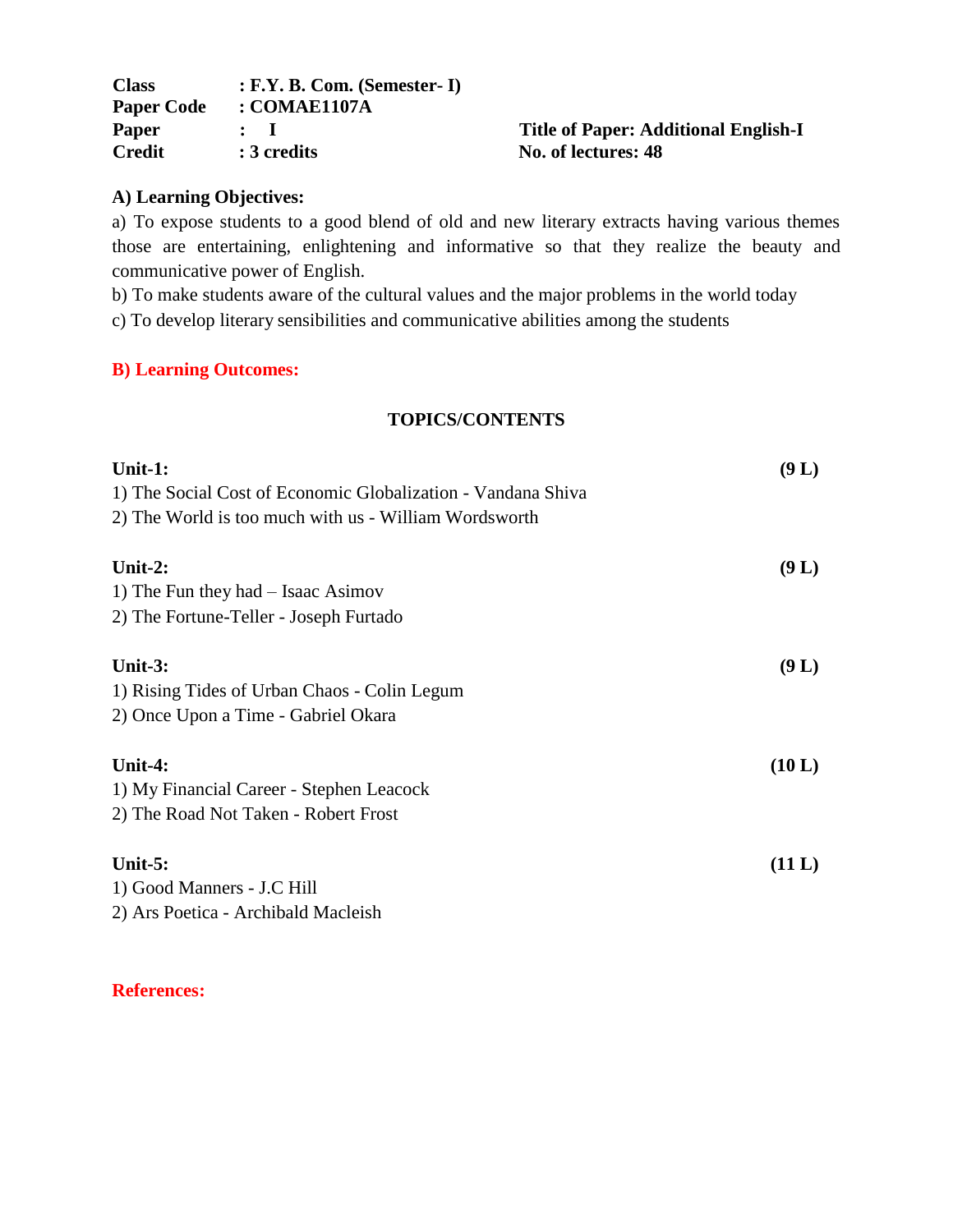## **Academic Year 2019-2020**

Class : F.Y. B. COM. (MARATHI- Semester- I)

Paper Code: COMMAR1107B

Paper : Additional Paper Title of Paper : व्यावहारिक व उपयोजित मराठी Credit : 3 No. of lectures: 48

## **A) Learning Objectives:**

- १) वाणिज्य विषयाच्या विद्यार्थ्यांना मराठीचा विविध व्यवहार क्षेत्रात प्रभावी वापर कसा करावा या विषयाचे ज्ञान देणे.
- २) प्रशासनिक कामकाजामध्ये मराठीचा प्रभावी वापर कसा होतो हे विद्यार्थ्यांना समजावन देणे.
- ३) मराठीचा सरकारी कामकाजामध्ये राजभाषा म्हणून होणारा वापर आणि त्याची गरज विद्यार्थ्यांच्या लक्षात आणून देणे.
- ४) विविध व्यवहारामध्ये मराठीचे स्थान, कार्यालयीन भाषेचे स्वरूप यादृष्टीने विद्यार्थ्यांची तयारी करून घेणे

## **B) Learning Outcome:**

कार्यालयात प्रशासकीय व्यवहार करताना विद्यार्थ्यांना मराठीचा बिनचूक आणि प्रभावी वापर करता येईल

## **TOPICS/CONTENTS:**

घटक  $-$  १ पाठयपुस्तक यशोगाथा — डॉ.प्र.चि. शेजवलकर या पुस्तकातील निवडक पाच लेख जिल्लाको अस्ति । अस्ति पश्चिम अस्ति । अस्ति पश्चिम अस्ति । अस्ति । अस्ति । अस्ति । अस्ति । अस्ति । अस्

- १.१ अभिनय सम्प्रट डॉ.श्रीराम लाग
- १.२ गानतपस्वी लता मंगेशकर
- १.३ कर्मयोगी शिक्षणतज्ञ डॉ. राम ताकवले
- १.४ प्रख्यात धन्वंतरी डॉ.ह.वि.सरदेसाई
- १.५ राष्ट्रीय कीर्तीचे शास्त्रज्ञ डॉ.रघुनाथ माशेलकर

## घटक  $-$  २ व्यावहारिक व उपयोजित मराठी /प्रशासनिक मराठी पकूण १२तास

- २. १ अर्जलेखन
- २.२ कार्यालयीन टिपण्णी लेखन
- २.३ इतिवृत्त लेखन
- २.४ घोषणापत्रक
- २.५ निविदा
- $\mathsf{R}$ -६माहितीपत्रक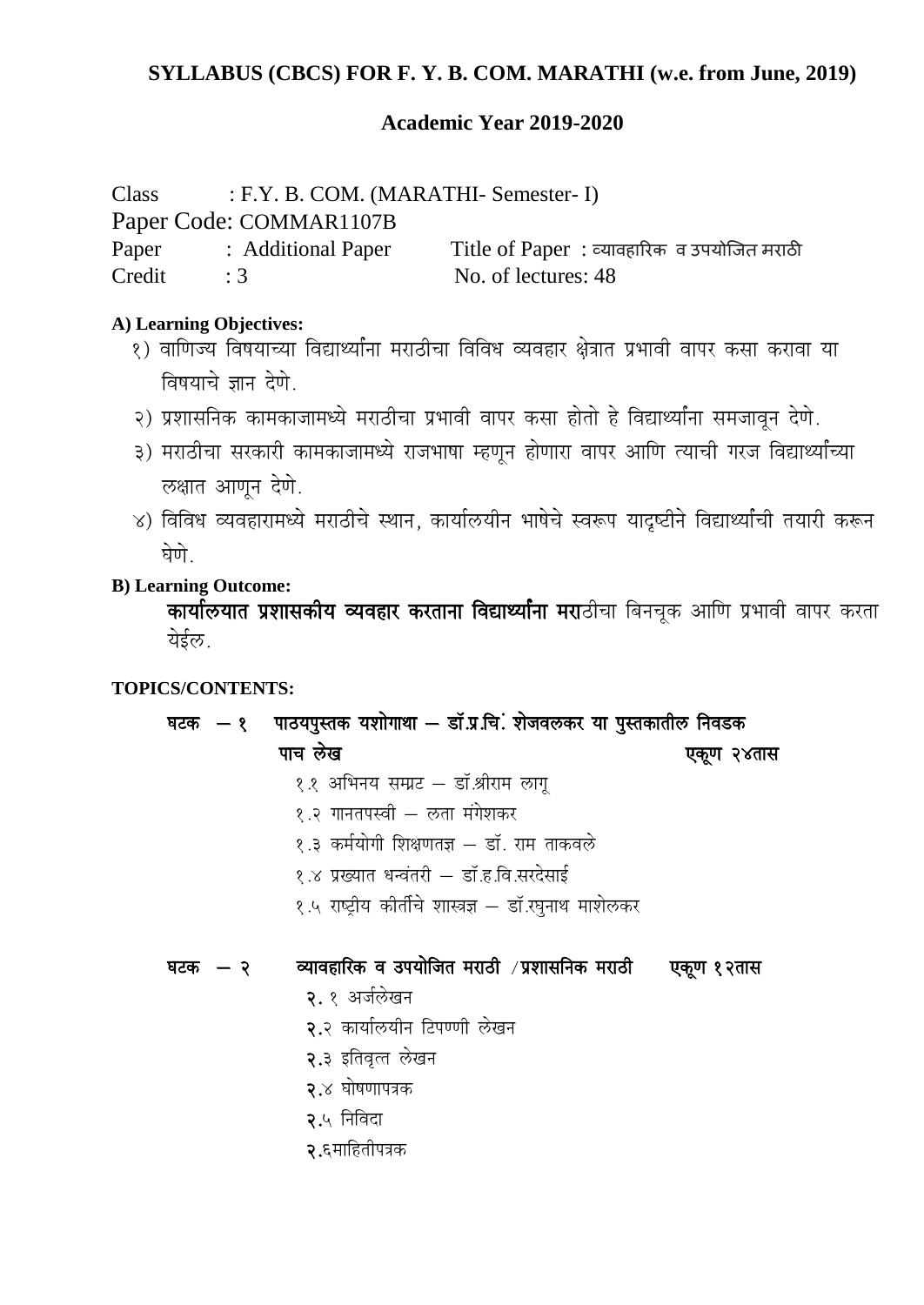| घटक — ३ | भाषिक कौशल्य / कार्यक्रम संयोजन कौशल्य |  | एकूण १२तास |
|---------|----------------------------------------|--|------------|

- ३.१ निबंध लेखन
- ३.२ सारांश लेखन
- ३.३ सूत्रसंचालन

## संदर्भग्रंथ –

- १) यशोगाथा डॉ.प्र.चि.शेजवलकर
- २) व्यावहारिक मराठी डॉ.सयाजीराजे मोकाशी , डॉ.रंजना नेमाडे
- ३) व्यावहारिक मराठी डॉ.ल.रा.नसिराबादकर ( फडके प्रकाशन कोल्हापुर )
- ४) व्यावहारिक मराठी  $-$ पुणे विद्यापीठ प्रकाशन
- ५) व्यावहारिक मराठी भाषा शरदिनी मोहिते
- ६) प्रसारमाध्यमे आणि मराठी भाषा संपा.डॉ.भास्कर शेळके
- ७) मराठी भाषा , उपयोजन आणि सर्जन प्रा.सुहास कुमार बोबडे
- ८) प्रसारमाध्यमांसाठी लेखन कौशल्ये य.च.म.मु.विद्यापीठ नाशिक
- ९) मराठी भाषेतील संवाद कौशल्ये य.च.म.मु.विद्यापीठ नाशिक

 **\*\*\*\*\*\*\*\*\*\*\*\*\*\*\*\*\*\*\*\*\*\*\*\*\*\*\*\*\*\*\*\*\*\*\*\*\*\*\*\*\*\*\*\*\*\*\*\*\*\*\*\*\*\*\*\*\*\*\*\*\*\*\*\*\*\*\*\*\*\*\*\*\*\*\*\*\***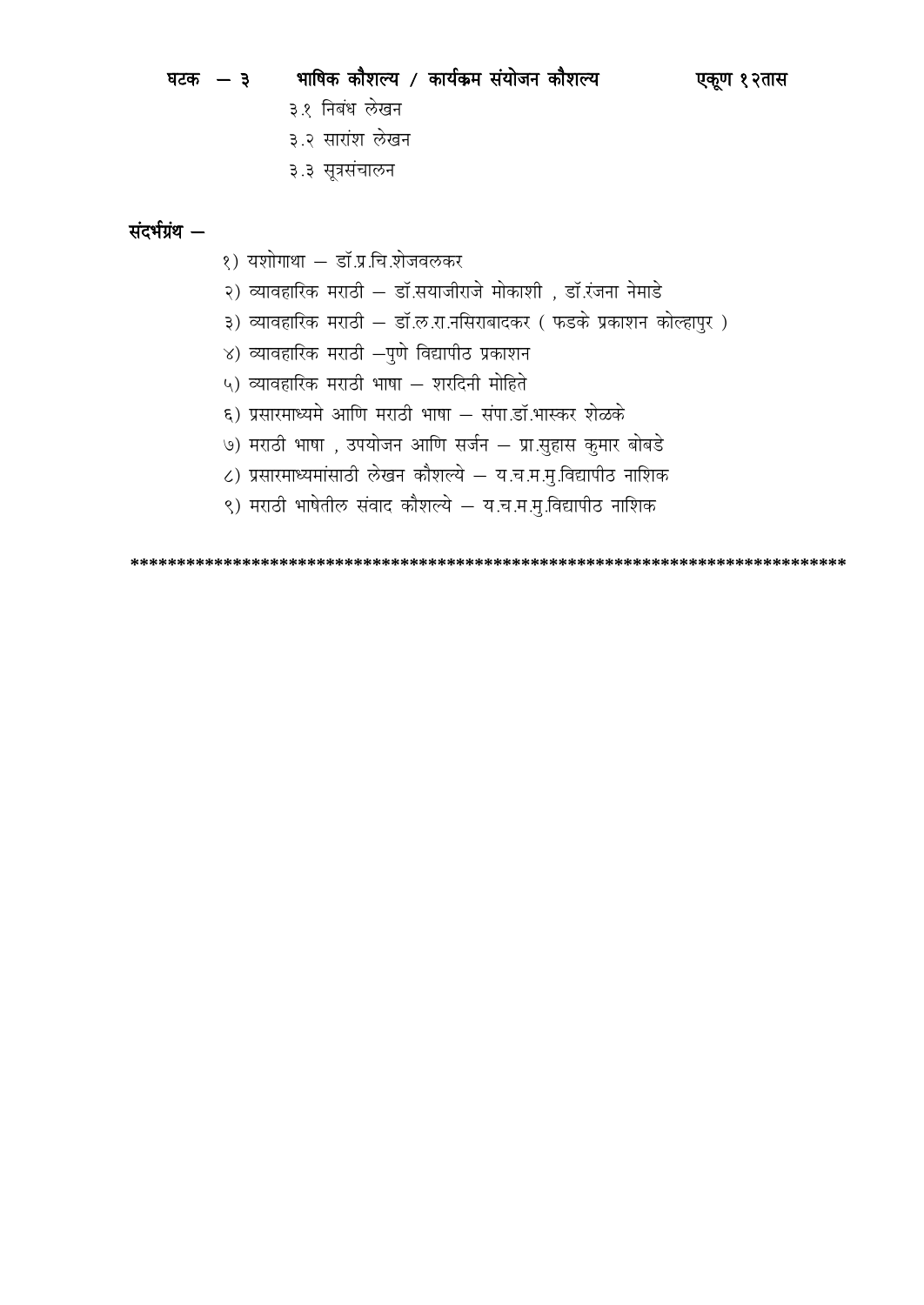## <u>प्रथम वर्ष कला</u> [FYBCom] **SEMISTER - I/II** सामान्य हिंदी **HINDI GENERAL PAPER CODE: HIN** /HIN

## उद्देश्य:

- छात्रों मे राजभाषा एवं राष्ट्रभाषा के प्रति अभिरुचि संवर्धित करना ।  $\overline{\mathbf{S}}$ .
- छात्रों को हिंदी के प्रतिनिधि कहानिकारों एवं कवियों से परिचित कराना ।  $\overline{R}$ .
- छात्रों को काव्य के भाव एवं शिल्पगत सौंदर्य का आस्वाद कराना ।  $\overline{3}$ .
- छात्रों में हिंदी भाषा के श्रवण, पठन लेखन की क्षमताओं को विकसित करना ।  $\mathsf{X}.$
- छात्रों को हिंदी शुद्धलेखन की नियमावली का ज्ञान देकर अशुद्धियों के प्रति सचेत 4. करना ।
- छात्रों को विविध कार्यालयों तथा बैंक, डाक, रेल में प्रयुक्त हिंदी से परिचित कराना।  $\epsilon$ .
- छात्रों में व्यावसायिक तथा कार्यालयीन पत्र लेखन की क्षमता विकसित करना ।  $\mathcal{G}$ .
- छात्रों को ई-मेल के संदर्भ में जानकारी देना ।  $\overline{\mathcal{L}}$ .
- छात्रों को हिंदी में अहवाल लेखन के संदर्भ में परिचित कराना ।  $\mathcal{S}$ .
- १०. छात्रों की विचार क्षमता तथा कल्पनाशीलता को बढ़ावा देना ।

अध्यापन पद्धति:

- व्याख्यान तथा विश्लेषण । ₹.
- भाव के अनुसार गदय तथा पदय का पढ़न ।  $\overline{R}$ .
- पाठयपुस्तकेतर पाठयक्रम पर आधारित प्रात्यक्षिक । ३.
- विषय विषशज्ञों के व्याख्यान ।  $\mathsf{X}.$
- दृक-श्रव्य साधनों का प्रयोग । 4.
- ICT का प्रयोग  $\xi$ .